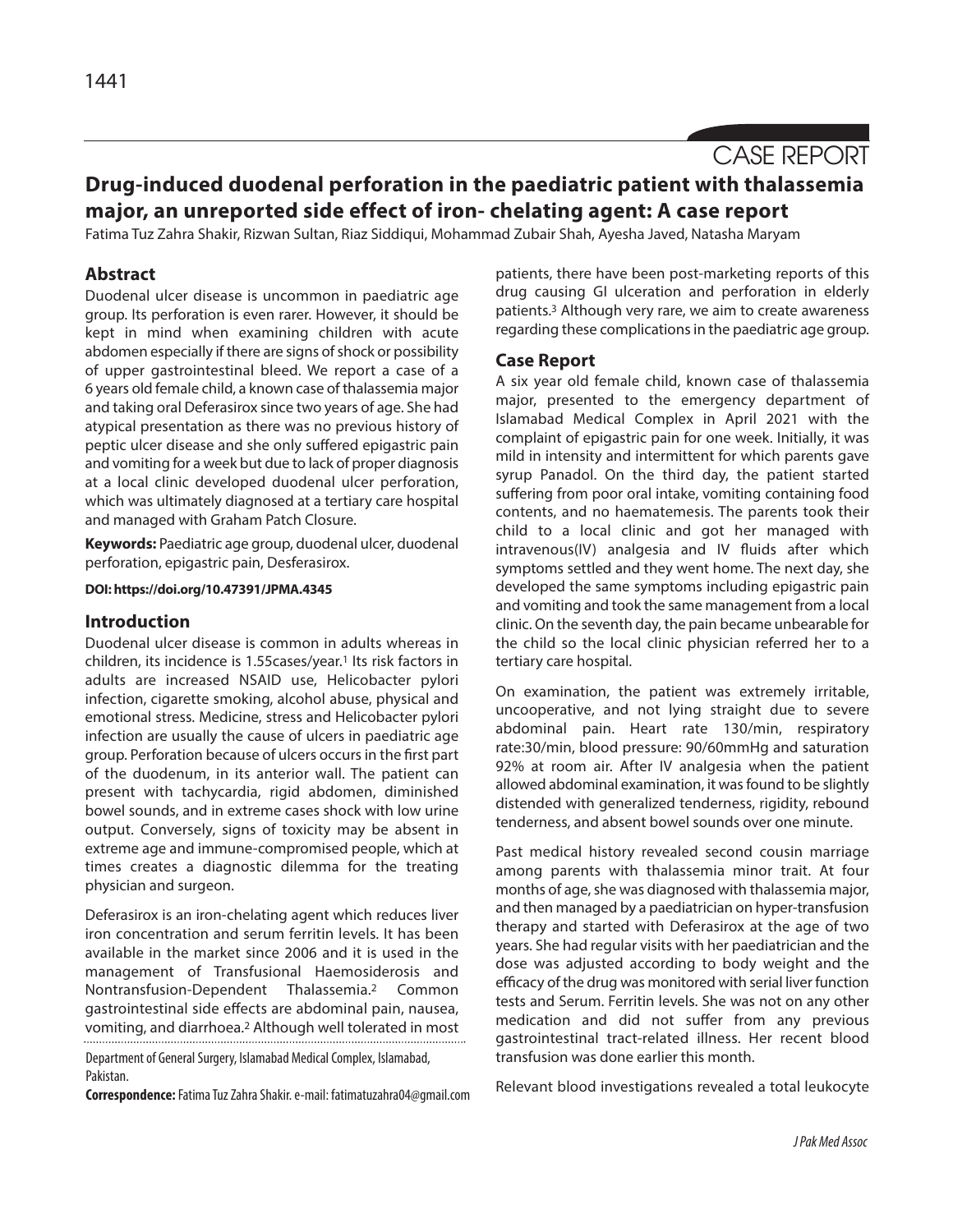count of 34500/cmm (normal: 4000-10000/cmm) with 92% neutrophils (normal: 55-70%), haemoglobin 12g/dl (normal: 12-16g/dl) with 35% haematocrit (normal: 40- 50%), total bilirubin 4.1mg/dL (normal: 0.2-1.1mg/dL), alanine aminotransferase (AST) 172 U/L (normal: 5-34 U/L), aspartate aminotransferase (ALT) 194 U/L (normal: 5-50 U/L), alkaline phosphatase (ALP) 356 U/L (normal: 1 to 12years <500), sodium 132mmol/L (normal: 135-145 mmol/L), potassium 5.5mmol/L (normal: 3.5-5.5 mmol/L). Plain x-ray abdomen showed free gas under right hemidiaphragm (Figure-1).

Diagnosis of hollow organ perforation was established and after proper resuscitation in surgical ICU with IV fluids and acquiring urine output according to body weight, the patient underwent emergency laparotomy.

Per-operatively, purulent fluid was encountered in the peritoneal cavity (Figure-2: an arrow head pointing towards perforation). After exploration, about 5mmx5mm



**Figure-1:** Plain x-ray abdomen showing free gas under right hemi diaphragm.



**Figure-2:** An arrow head pointing towards perforation.

perforation was discovered in the anterior wall of the first part of the duodenum. Graham patch closure was performed after abdominal lavage. The drain was placed adjacent to patch repair.

The postoperative period was uneventful. She was tested for Helicobacter pylori serology which tested negative. Her drain was removed on the 6th postoperative day and then despite being negative on serology for Helicobacter pylori, she was discharged on triple therapy as a protocol for duodenal ulcer treatment (omeprazole, clarithromycin, and metronidazole). On 30th day of follow-up, the patient was alive and tolerating oral diet well after Graham patch repair with no further complaints of epigastric pain.

## **Discussion**

Peptic ulcer disease is extremely uncommon in children, and is not considered in differential diagnosis whenever dealing with upper abdomen pain. Due to lack of definitive diagnosis, the child is usually mismanaged which leads to perforation or bleeding of the ulcer. Anatomically, ulcer formation depends on intrinsic and extrinsic causes and can be primary and secondary. Primary ulcers are usually gastric in origin. Helicobacter pylori infection causes primary duodenal ulcers which are associated with infection of the gastric antral mucosa. Secondary ulcers are drug-induced; causes include increased NSAID and steroid intake. Stress-induced ulcers are also secondary due to traumatic delivery, burns, respiratory or cardiac distress, hypoglycaemia, sepsis, or dehydration in infants.<sup>1</sup> Fatal illness and trauma, ulcers associated with intracranial pathologies such as Cushing's ulcer or Curling's ulcer due to burns are causes in older children.<sup>1</sup> Secondary ulcers in children less than 10 years of age are usually silent and found in the duodenum and their initial manifestation as perforation, or bleeding is catastrophic. Gas under the diaphragm on x-ray is the fastest way to identify gut perforation , and exploratory laparotomy is the only way to reach a final diagnosis.

Deferasirox is an iron-chelating agent, vital in the management of Thalassemia Major. Abdominal pain, vomiting, nausea, and diarrhoea are common GI side effects.2 It has a good safety profile when administered well within the required dose but there are post-marketing reports for upper GI perforation and haemorrhage due to ulceration.3 Case reports can be found after literature review reporting upper GI ulceration<sup>4</sup> and perforation<sup>5</sup> in the elderly but so far only one case report has been documented besides this one for perforation as a complication in the paediatric age group. Yadav. et al reported a case of duodenal perforation in a child taking Deferasirox in 20131 and Bauters. et al reported a case of